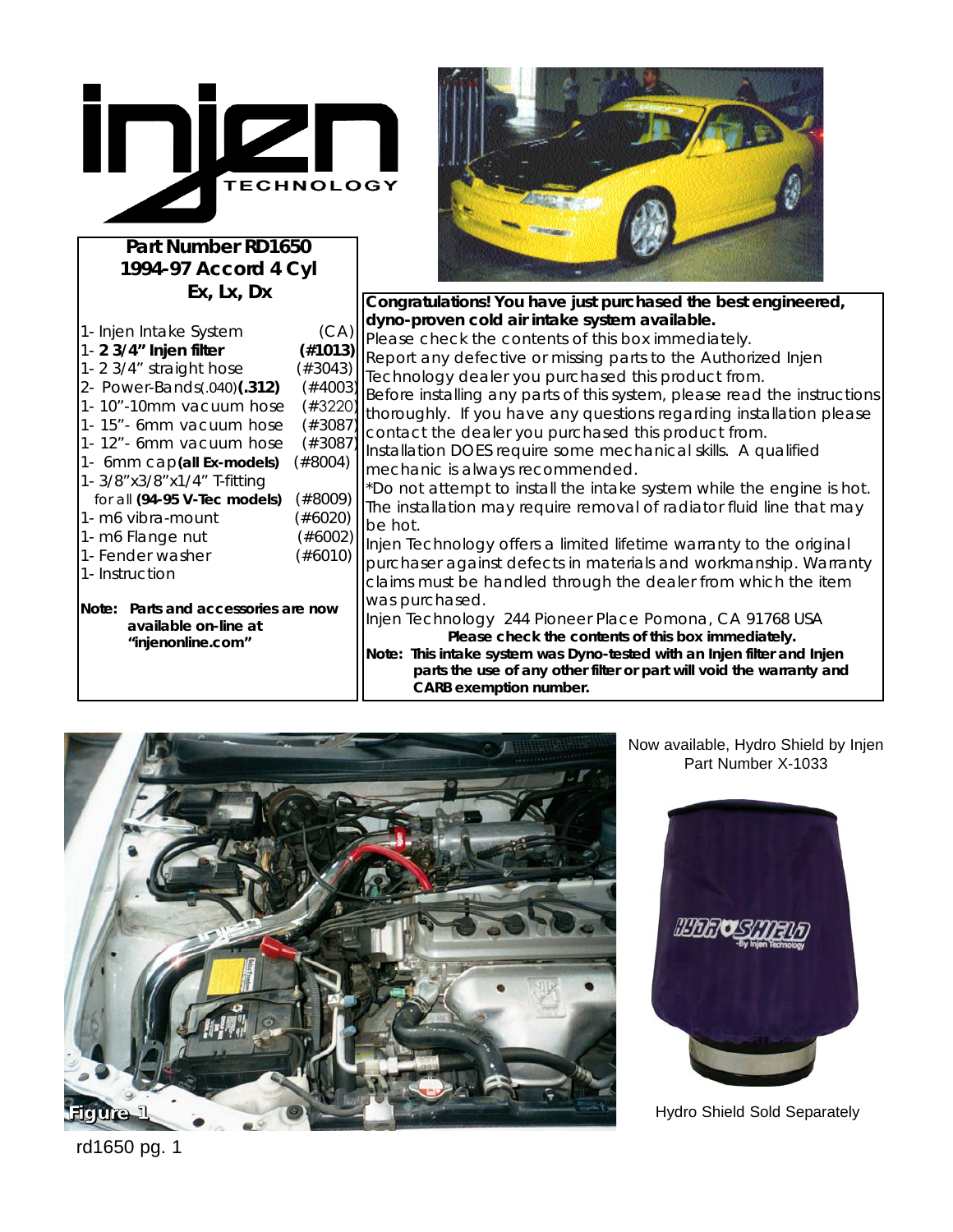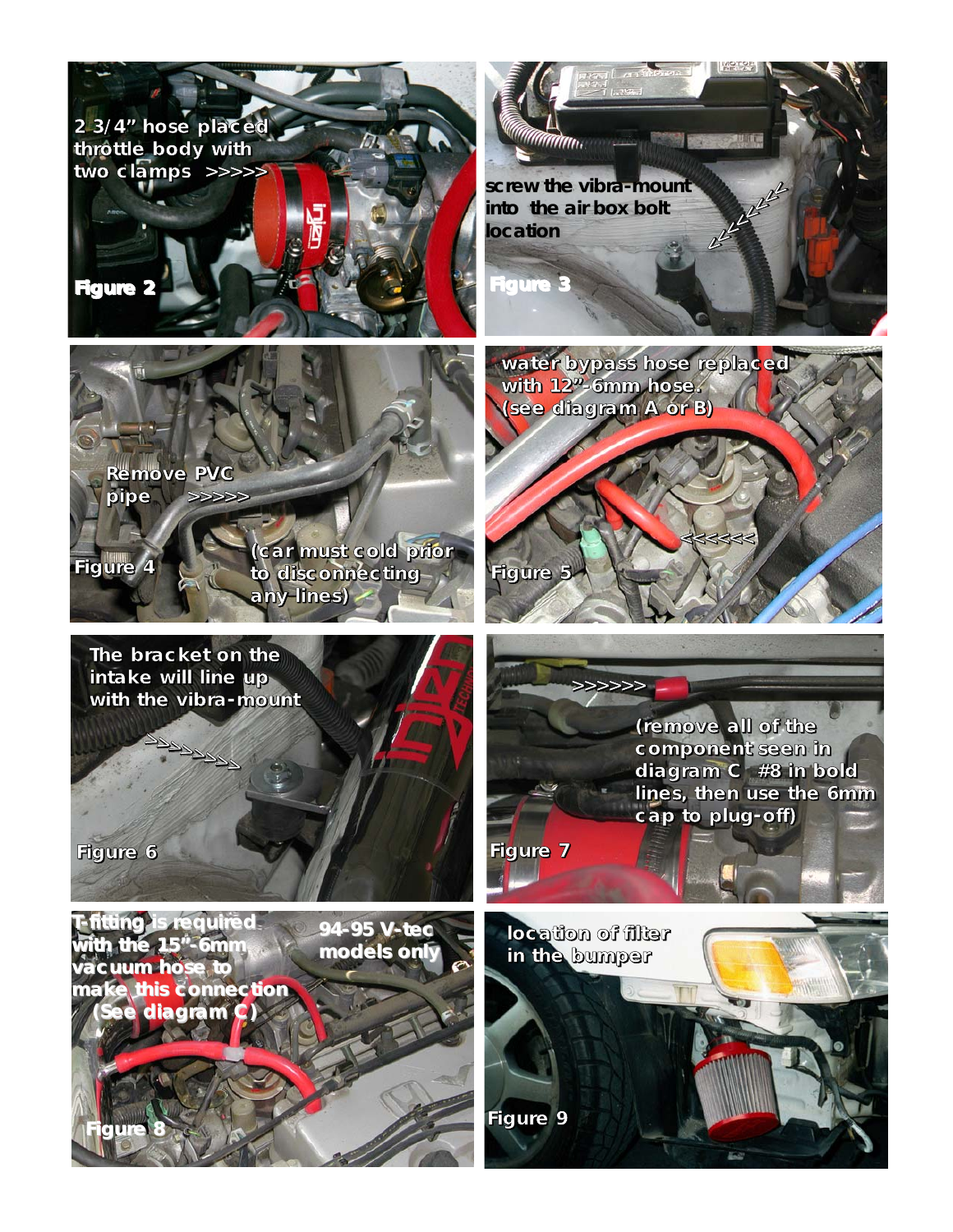## **Note: Disconnect the battery terminals before starting this installation.**

- 1 Remove the air intake box cover and air intake duct. For this application it is required to remove the front bumper to place the filter in the bumper section.
- 2 **All ex-models 94-97** Remove all of the components seen in diagram C- #8. Components include check valve, control solenoid valve and intake air resonator. (See bold lines in dia. C) Once the components have been cleared use the 6mm cap to plug-off.
- 3 Remove the PCV pipe as seen in figure 4 or diagram A or B. Use the 12"-6mm hose to replace the coolant line that goes from the intake manifold to the thermostat housing. The location of your coolant line port may vary depending on the year of your car.

## **(Do not attempt to remove any lines until your engine is cool to the touch.)**

- 4 Screw the vibra-mount into the fender wall as seen in figure 3 and use the m6 nut and washer.
- 5 Place the 2 3/4" straight hose onto the throttle body and use two clamp as seen in figure 2.
- 6 Take the intake and slip the filter end into the resonator hole while gently placing the other end into the 2 3/4" hose on the throttle body. Use two clamps to semi-tighten the pipe in place. See figure 2. When the intake is in location the welded bracket should align with the rubber vibra-mount. Use the 10mm nut and washer to fasten the vibra-mount and bracket in place.
- 7 **94-95 V-tec models-**The vertical pipe leading to the FIA control solenoid valve will tap into the 10"- 10mm vacuum hose going to the valve cover and the 1/2" nipple on the cold air intake. In order to accomplish this you will need to cut the 10mm hose in half and use the T- fitting and the 15"-6mm vacuum hose. See fig. 8 and diagram C
- 9 **All non Ex-models** will require only the connection of the 10"-10mm vacuum hose to the valve cover port and the 1/2" nipple on the cold air intake. ( See fig. 1)
- 10 Place the 2 3/4" filter on the lower section of the intake located in the bumper area. Tighten the clamp on the filter as seen figure 9.
- 11 Align the intake to ensure clearance around the battery and the resonator opening. Once clearance proper clearance has been made continue to tighten all nuts, bolts, and clamps. Reconnect the battery terminals.
- 10 Replace the front bumper to it's original location and remove all tools and rags from engine compartment prior to starting your the engine.
- 11 Congratulations! you have just completed this installation.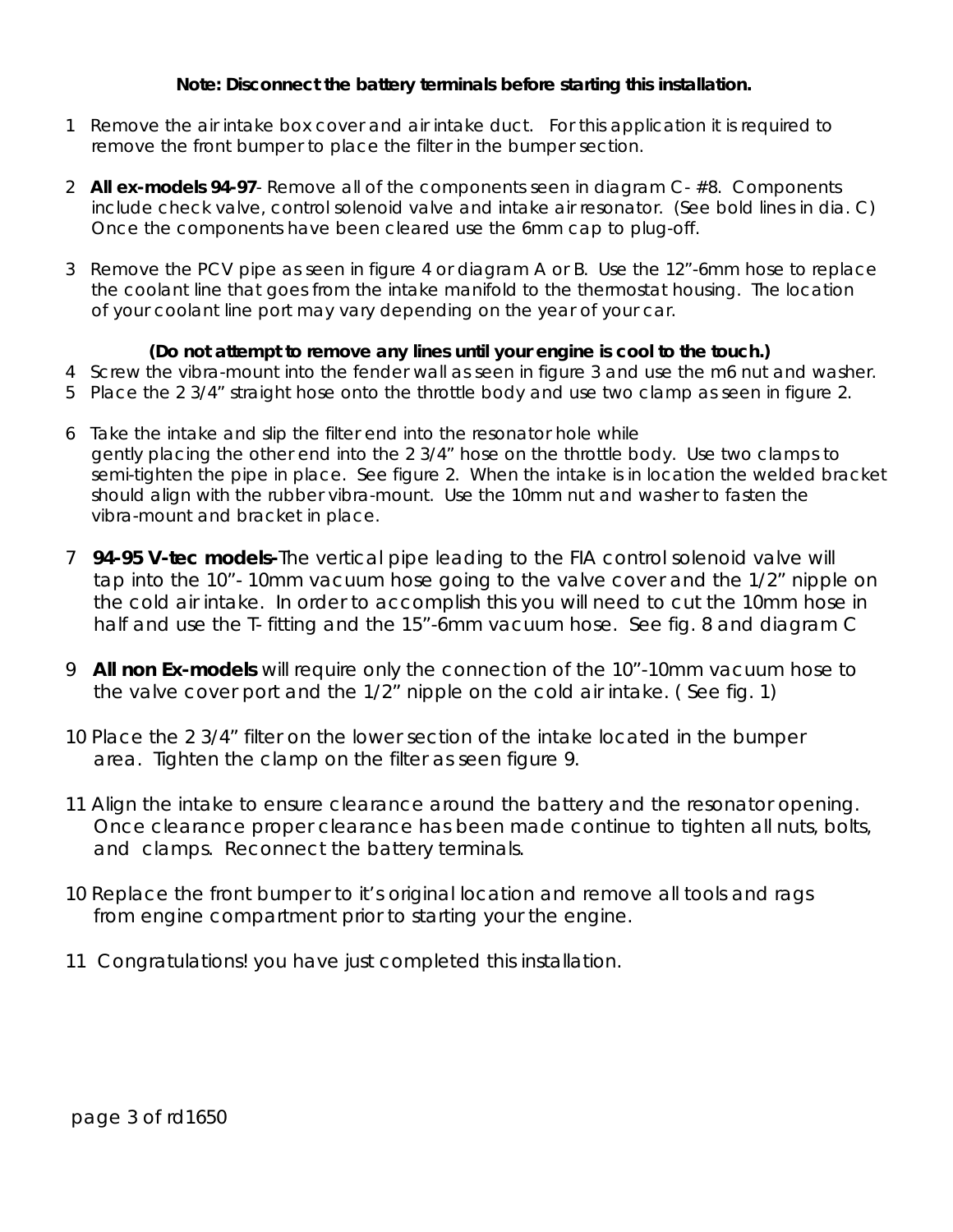



rd1650 pg. 4